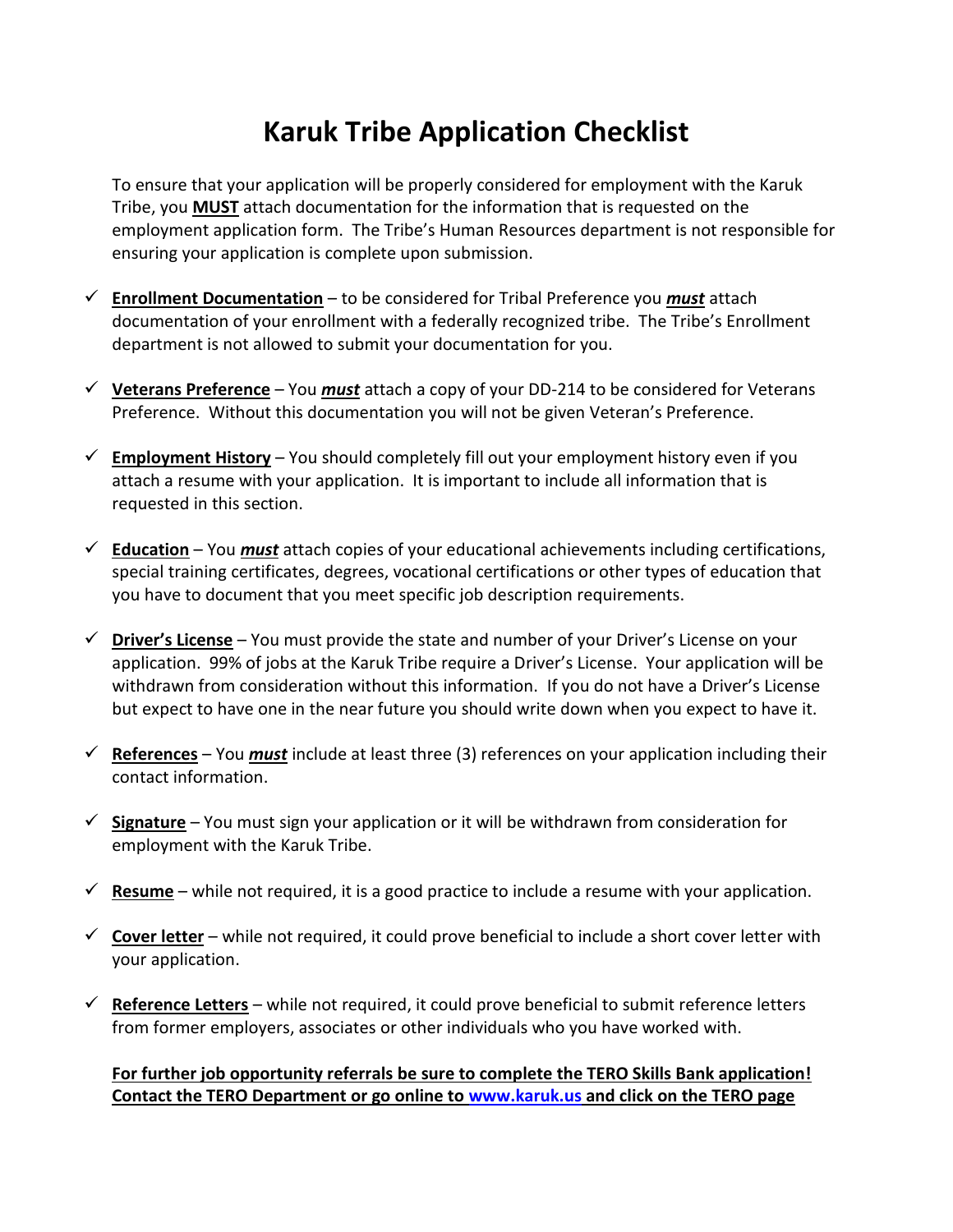#### **Karuk Community Health Clinic**

64236 Second Avenue Post Office Box 316 Happy Camp, CA 96039 Phone: (530) 493-5257 Fax: (530) 493-5270



#### **Karuk Dental Clinic**

64236 Second Avenue Post Office Box 1016 Happy Camp, CA 96039 Phone: (530) 493-2201 Fax: (530) 493-5364

#### **Administrative Office**

Phone: (530) 493-1600 • Fax: (530) 493-5322<br>64236 Second Avenue • Post Office Box 1016 • Happy Camp, CA 96039

| <b>EMPLOYMENT APPLICATION</b>                                                                                                                                                                                                                                                                                                               |                                                                                                                                             |                                                                   |                                                                                                                                   |  |  |  |  |
|---------------------------------------------------------------------------------------------------------------------------------------------------------------------------------------------------------------------------------------------------------------------------------------------------------------------------------------------|---------------------------------------------------------------------------------------------------------------------------------------------|-------------------------------------------------------------------|-----------------------------------------------------------------------------------------------------------------------------------|--|--|--|--|
| Position Applied For:                                                                                                                                                                                                                                                                                                                       |                                                                                                                                             | Desired Rate of Pay:                                              |                                                                                                                                   |  |  |  |  |
| Full Time<br><b>Part Time</b>                                                                                                                                                                                                                                                                                                               | On Call<br>Temporary                                                                                                                        | Seasonal                                                          |                                                                                                                                   |  |  |  |  |
| Name (First, MI, Last):                                                                                                                                                                                                                                                                                                                     |                                                                                                                                             | List Any Other Names Used in the Past:<br>Social Security Number: |                                                                                                                                   |  |  |  |  |
| Address (Street, City, State ZIP):                                                                                                                                                                                                                                                                                                          | How Long at this Address:                                                                                                                   | If less than 5 years include previous address:                    | Phone Number and E-mail                                                                                                           |  |  |  |  |
| Have you ever been employed by the Karuk Tribe? $\Box$ Yes $\Box$ No<br>If yes, list date(s) of employment and position(s) held:                                                                                                                                                                                                            | Date Available:                                                                                                                             |                                                                   |                                                                                                                                   |  |  |  |  |
| May we contact your present employer? $\Box$ Yes $\Box$ No<br>If no, explain:                                                                                                                                                                                                                                                               |                                                                                                                                             |                                                                   |                                                                                                                                   |  |  |  |  |
| Do you claim Tribal Preference?<br>$\Box$ No<br>Have you ever served in the US Military?<br> Yes <br>Are you married to a Karuk Tribal Member?<br>Do you claim Veteran's Preference?<br>$\gamma$ Yes<br>$\neg$ No<br>Do you have a Karuk Member child under age 18? ■ Yes ■ No<br>If yes, attach a copy of your DD-214 demonstrating proof. |                                                                                                                                             |                                                                   | $\bigcap$ Yes $\bigcap$ No<br>$\Box$ Yes $\Box$ No                                                                                |  |  |  |  |
| Tribe:<br>Roll Number:<br>$\Box$ Yes $\Box$ No<br>**COPY OF ENROLLMENT DOCUMENTATION                                                                                                                                                                                                                                                        |                                                                                                                                             |                                                                   | Are you able to perform the essential functions of the position<br>applied for either with or without a reasonable accommodation? |  |  |  |  |
| <b>MUST BE ATTACHED TO RECEIVE PREFERENCE**</b><br>◆ EMPLOYMENT HISTORY: Begin with present position and work back at least five (5) years. The entire five (5) year period must be accounted for without                                                                                                                                   |                                                                                                                                             |                                                                   |                                                                                                                                   |  |  |  |  |
| OName and Address of Employer:                                                                                                                                                                                                                                                                                                              | breaks; for periods of unemployment or schooling, list dates and "unemployed" or "attending school". Attach additional sheets if necessary. |                                                                   | Phone Number and E-mail:                                                                                                          |  |  |  |  |
| Start and End Date:                                                                                                                                                                                                                                                                                                                         | <b>Starting and Ending Salary:</b>                                                                                                          | Supervisor's Name:                                                | Reason for Leaving:                                                                                                               |  |  |  |  |
| Position Held and Work Performed:                                                                                                                                                                                                                                                                                                           |                                                                                                                                             |                                                                   |                                                                                                                                   |  |  |  |  |
| <b>@Name and Address of Employer:</b>                                                                                                                                                                                                                                                                                                       |                                                                                                                                             |                                                                   | Phone Number and E-mail:                                                                                                          |  |  |  |  |
| Start and End Date:                                                                                                                                                                                                                                                                                                                         | Starting and Ending Salary:                                                                                                                 | Supervisor's Name:                                                | Reason for Leaving:                                                                                                               |  |  |  |  |
| Position Held and Work Performed:                                                                                                                                                                                                                                                                                                           |                                                                                                                                             |                                                                   |                                                                                                                                   |  |  |  |  |
| <b>OName and Address of Employer:</b>                                                                                                                                                                                                                                                                                                       |                                                                                                                                             |                                                                   | Phone Number and E-mail:                                                                                                          |  |  |  |  |
| Start and End Date:                                                                                                                                                                                                                                                                                                                         | Starting and Ending Salary:                                                                                                                 | Supervisor's Name:                                                | Reason for Leaving:                                                                                                               |  |  |  |  |
| Position Held and Work Performed:                                                                                                                                                                                                                                                                                                           |                                                                                                                                             |                                                                   |                                                                                                                                   |  |  |  |  |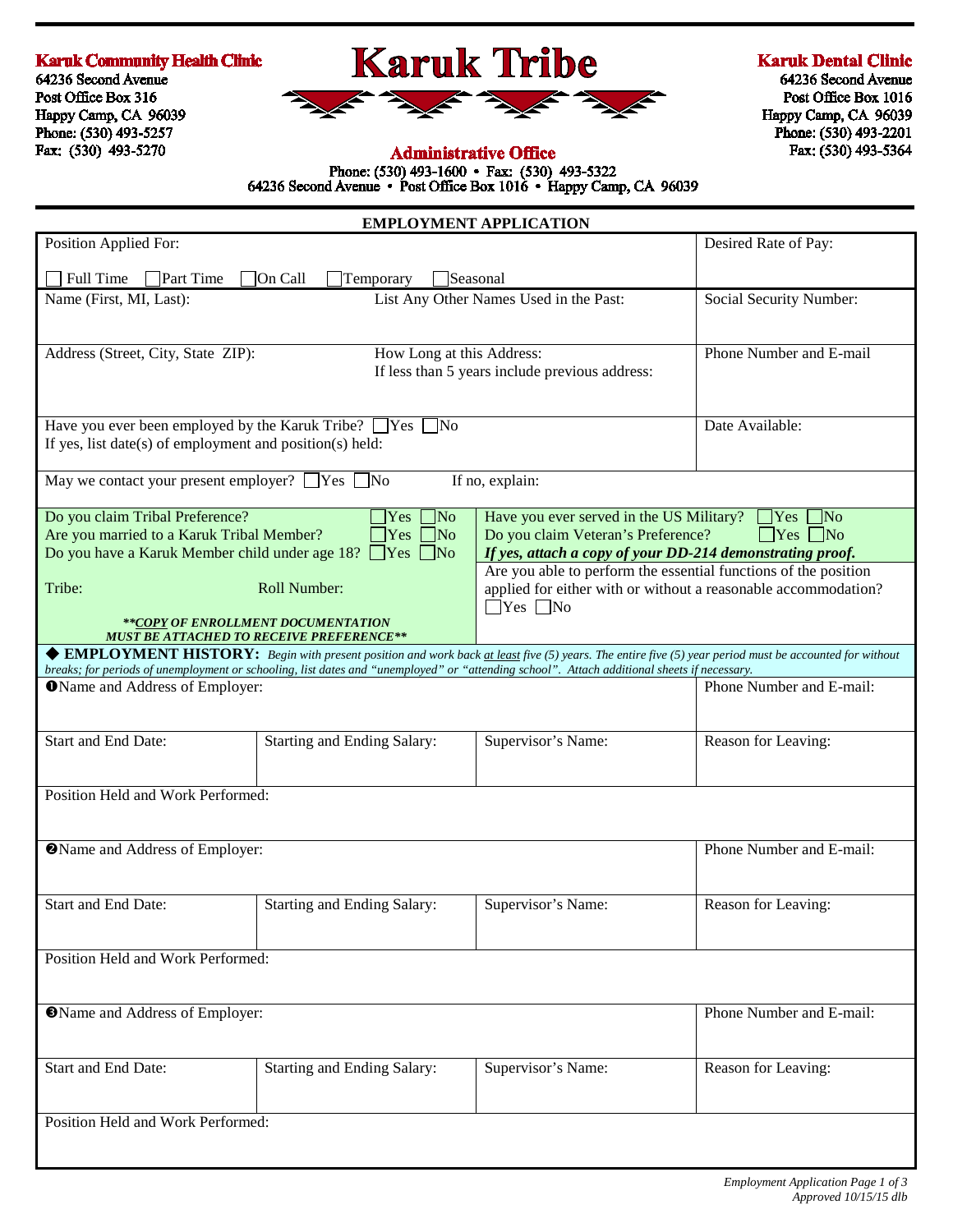|                                                                                                                                                                                                                                                                                                                                                                                                                                                                                                                                                                         |                                                            | ◆ EDUCATION: Include all colleges, universities, technical, and vocational schools attended.                                                                                                                                                                                                                                                                                                                  |                             |                              |                       |  |
|-------------------------------------------------------------------------------------------------------------------------------------------------------------------------------------------------------------------------------------------------------------------------------------------------------------------------------------------------------------------------------------------------------------------------------------------------------------------------------------------------------------------------------------------------------------------------|------------------------------------------------------------|---------------------------------------------------------------------------------------------------------------------------------------------------------------------------------------------------------------------------------------------------------------------------------------------------------------------------------------------------------------------------------------------------------------|-----------------------------|------------------------------|-----------------------|--|
| Are you a high school graduate or have you received your GED?<br>$\Box$ Yes $\Box$ No                                                                                                                                                                                                                                                                                                                                                                                                                                                                                   |                                                            | Name and Location of School/Testing Site:                                                                                                                                                                                                                                                                                                                                                                     |                             |                              |                       |  |
| <b>Type of School:</b>                                                                                                                                                                                                                                                                                                                                                                                                                                                                                                                                                  |                                                            | <b>Name and Address:</b>                                                                                                                                                                                                                                                                                                                                                                                      | <b>Coursework or Major:</b> |                              | <b>Degree Earned:</b> |  |
|                                                                                                                                                                                                                                                                                                                                                                                                                                                                                                                                                                         |                                                            |                                                                                                                                                                                                                                                                                                                                                                                                               |                             |                              |                       |  |
|                                                                                                                                                                                                                                                                                                                                                                                                                                                                                                                                                                         |                                                            |                                                                                                                                                                                                                                                                                                                                                                                                               |                             |                              |                       |  |
|                                                                                                                                                                                                                                                                                                                                                                                                                                                                                                                                                                         |                                                            | Please list special training, certificates, or other types of education you have that pertains to the job applied for:                                                                                                                                                                                                                                                                                        |                             |                              |                       |  |
|                                                                                                                                                                                                                                                                                                                                                                                                                                                                                                                                                                         |                                                            |                                                                                                                                                                                                                                                                                                                                                                                                               |                             |                              |                       |  |
| ◆ OTHER INFORMATION:                                                                                                                                                                                                                                                                                                                                                                                                                                                                                                                                                    |                                                            |                                                                                                                                                                                                                                                                                                                                                                                                               |                             |                              |                       |  |
| Do you have a valid driver's license? $\Box$ Yes $\Box$ No<br><b>State and Number:</b><br>Do you have a good driving record? $\Box$ Yes $\Box$ No<br>In the past 5 years, have you been convicted of DUI or had your license suspended? $\Box$ Yes                                                                                                                                                                                                                                                                                                                      |                                                            |                                                                                                                                                                                                                                                                                                                                                                                                               |                             |                              |                       |  |
|                                                                                                                                                                                                                                                                                                                                                                                                                                                                                                                                                                         |                                                            |                                                                                                                                                                                                                                                                                                                                                                                                               |                             | No                           |                       |  |
|                                                                                                                                                                                                                                                                                                                                                                                                                                                                                                                                                                         | Are you currently on lay-off and subject to recall?<br>Yes |                                                                                                                                                                                                                                                                                                                                                                                                               |                             |                              | <b>No</b>             |  |
|                                                                                                                                                                                                                                                                                                                                                                                                                                                                                                                                                                         | Can you travel if the job requires it?                     |                                                                                                                                                                                                                                                                                                                                                                                                               |                             | Yes                          | No                    |  |
|                                                                                                                                                                                                                                                                                                                                                                                                                                                                                                                                                                         |                                                            | Can you, after employment, submit verification of your legal right to work in the US?                                                                                                                                                                                                                                                                                                                         |                             | Yes                          | No                    |  |
| List names of immediate family members (other than your spouse) working for us:                                                                                                                                                                                                                                                                                                                                                                                                                                                                                         |                                                            |                                                                                                                                                                                                                                                                                                                                                                                                               |                             |                              |                       |  |
|                                                                                                                                                                                                                                                                                                                                                                                                                                                                                                                                                                         |                                                            | ◆ CRIMINAL BACKGROUND: For all questions, provide all additional information in the space provided or on a separate sheet.<br>Except as required by law, conviction of a crime will not disqualify you from employment. Factors such as age at time of the offense,<br>seriousness and nature of the violation, rehabilitation, and position applied for will be considered when making employment decisions. |                             |                              |                       |  |
| Have you ever pled "guilty" or "no contest" to, or been convicted of a crime as an adult within the last 10 years? (Note: Do not include<br>infractions, or convictions that have been annulled, erased, expunged, vacated, set aside, sealed by a court, or referred to a diversion<br>program.)<br>$\Box$ Yes $\Box$ No<br>If the answer is yes, describe the nature of the crime charged, the date of the conviction, the county and state or tribal reservation in which<br>you were convicted and the disposition or outcome of the conviction in the space below. |                                                            |                                                                                                                                                                                                                                                                                                                                                                                                               |                             |                              |                       |  |
|                                                                                                                                                                                                                                                                                                                                                                                                                                                                                                                                                                         |                                                            |                                                                                                                                                                                                                                                                                                                                                                                                               |                             |                              |                       |  |
| ◆ REFERENCES: List three (3) people who know you well. They should be good friends, peers, roommates, etc. who have known you<br>for at least the last five (5) years. Try not to list relatives or anyone who is listed elsewhere on this application (ex; Supervisors).                                                                                                                                                                                                                                                                                               |                                                            |                                                                                                                                                                                                                                                                                                                                                                                                               |                             |                              |                       |  |
| <b>O</b> Name:                                                                                                                                                                                                                                                                                                                                                                                                                                                                                                                                                          |                                                            | Dates Known (From-To):                                                                                                                                                                                                                                                                                                                                                                                        |                             | Telephone Number and E-mail  |                       |  |
| Address (Street, City, State ZIP):                                                                                                                                                                                                                                                                                                                                                                                                                                                                                                                                      |                                                            |                                                                                                                                                                                                                                                                                                                                                                                                               | Type of Acquaintance:       |                              |                       |  |
| <b>@Name:</b>                                                                                                                                                                                                                                                                                                                                                                                                                                                                                                                                                           |                                                            | Dates Known (From-To):                                                                                                                                                                                                                                                                                                                                                                                        |                             | Telephone Number and E-mail: |                       |  |
| Address (Street, City, State ZIP):                                                                                                                                                                                                                                                                                                                                                                                                                                                                                                                                      |                                                            |                                                                                                                                                                                                                                                                                                                                                                                                               |                             | Type of Acquaintance:        |                       |  |
| <b>O</b> Name:                                                                                                                                                                                                                                                                                                                                                                                                                                                                                                                                                          |                                                            | Dates Known (From-To):                                                                                                                                                                                                                                                                                                                                                                                        |                             | Telephone Number and E-mail: |                       |  |
| Address (Street, City, State ZIP):                                                                                                                                                                                                                                                                                                                                                                                                                                                                                                                                      |                                                            |                                                                                                                                                                                                                                                                                                                                                                                                               |                             | Type of Acquaintance:        |                       |  |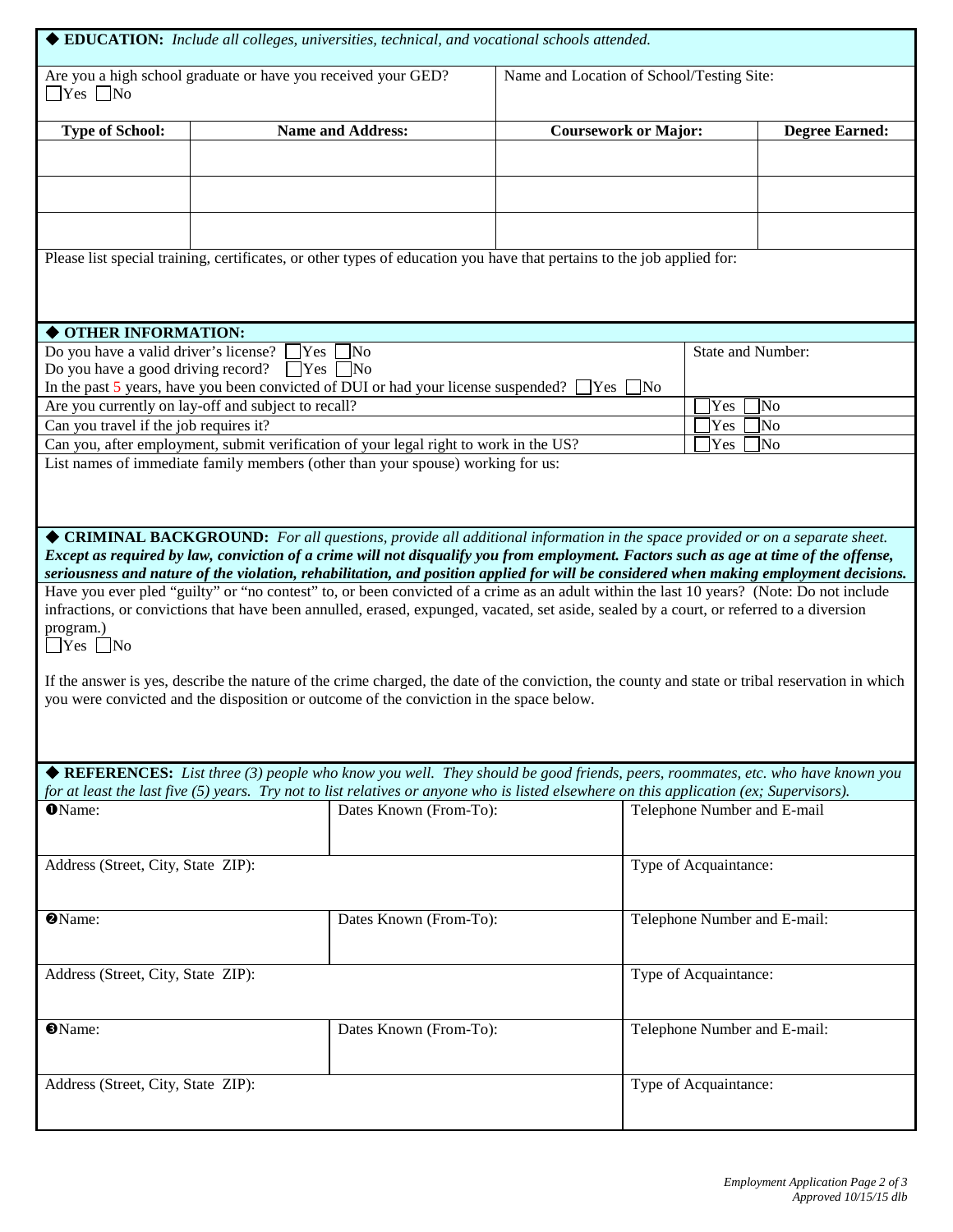#### **CERTIFICATIONS:** *Please read each item carefully and acknowledge your understanding by signing in the indicated location.*

### **Certification that my Answers are True:**

My statements on this application, and any attachments to it, are true, complete, and correct to the best of my knowledge and belief and are made in good faith. I understand that a false or fraudulent answer to any question or item on any part of this application or its attachments may be grounds for not hiring me, or firing me after I begin work.

#### **Authorization to Investigate:**

I authorize investigation of all statements contained on this application, and any attachments to it. I authorize the Tribe to secure information about my background experience with education institutions and any relevant agencies. I authorize those parties to provide information to the Tribe concerning my background and experience, and authorize a copy of this application to be provided to the TERO Department. I release the Tribe, and all parties providing information to the Tribe about my background and experience, from any and all liability whatsoever arising therefrom.

#### **Consent to Contact Past Employers:**

I give permission to the Tribe to contact all employers listed in this application (except those specifically excluded) for references. I further give permission to all current or previous employers, managers and/or supervisors to discuss my relevant personnel and employment history with the Tribe, consent to the release of such information orally or in writing, and hereby release them from any and all liability whatsoever arising therefrom and agree not to sue them for defamation or other claims based upon any statements they make to any representative of the Tribe. To the fullest extent permitted by law, I further waive all rights I may have under applicable law to receive a copy of any written statement provided by any of my former employers to the Tribe. I further agree to indemnify all past employers for any liability they may incur because of their reliance upon this release.

#### **Consent to Contact Government Agencies:**

I give permission to any agent, attorney or representative of the Tribe to receive a copy of any information contained in the file of any federal, tribal, state or local court, governmental agency, law enforcement agency or investigator concerning or relating to me. I further consent to the release of such information and, to the fullest extent permitted by law, waive any right under applicable law concerning notification of the request for a release of such information. In the event an applicable law does not provide for prospective employers to have access to information, I hereby delegate the Tribe as my agent for receipt of information.

#### **Cooperation with Investigation:**

I agree to fully cooperate with the Tribe's background investigation, and to sign any waivers or releases that may be necessary to obtain access to relevant information. In the event that any former employer or federal, state or local governmental agency will not release reference information or criminal history information directly to the employer, I agree to personally request such information to the extent permitted by law. I give permission to the Tribe to verify my Indian heritage and verify any tribal enrollment information that I have provided.

#### **Falsification Statement:**

I understand that any falsification or willful omission of fact made in this application or in connection with any background investigation may be sufficient grounds for rejection of this application, or if discovered after an offer of employment, for immediate dismissal.

#### **Employment "At Will":**

In consideration of my employment, I agree to conform to the rules and regulations of the Tribe, and understand that my employment and compensation is "at will" in that they can be terminated with or without cause, and with or without notice, at any time, at the option of either the Tribe or myself, except as otherwise provided by applicable law. Nothing in this application or in any oral or written statement provided to me by the Tribe will limit these rights to terminate my employment at will and no one will have any authority to change this at-will relationship, unless such change is authorized in writing by a duly authorized representative of the Tribe.

#### **Release:**

I release the Tribe, its officers, agents, directors, representatives, employees, attorneys and representatives from any and all claims, causes of action, judgments, liens, indebtedness, damages, obligations, losses, liabilities, or costs, which they may have, whether known or unknown, suspected or unsuspected, arising with this application for employment. I understand that this application is only valid for the position applied for at present and that the Tribe is not obligated to retain or consider this application for future openings. My signature below certifies that I understand that if I am extended an offer of employment by the Tribe, my employment is contingent upon satisfactory completion of a medical examination, including a drug test, and submission of proof that I have the credentials and/or licenses necessary for the position that I am offered. I also hereby subject myself to the jurisdiction of the Tribe and its governing system, including any enforcement or judicial proceedings or process that may be associated with the application for employment or any resulting employment relationship.

#### **I have read each item; I understand and agree to all terms.**

\_\_\_\_\_\_\_\_\_\_\_\_\_\_\_\_\_\_\_\_\_\_\_\_\_\_\_\_\_\_\_\_\_\_\_\_\_\_

**Applicant's Signature Date** 

**Printed Name**

 **HOW DID YOU HEAR ABOUT THIS POSITION:** *Check all that apply.* Word of Mouth  $\Box$  [www.karuk.us/jobs/](http://www.karuk.us/jobs/)  $\Box$  Bulletin Board (In Office Posting)  $\Box$  Newspaper:  $\Box$  Other:

\_\_\_\_\_\_\_\_\_\_\_\_\_\_\_\_\_\_\_\_\_\_\_\_\_\_\_\_\_\_\_\_\_\_\_\_\_\_\_\_\_\_\_ \_\_\_\_\_\_\_\_\_\_\_\_\_\_\_\_\_\_\_\_\_\_\_\_\_\_\_